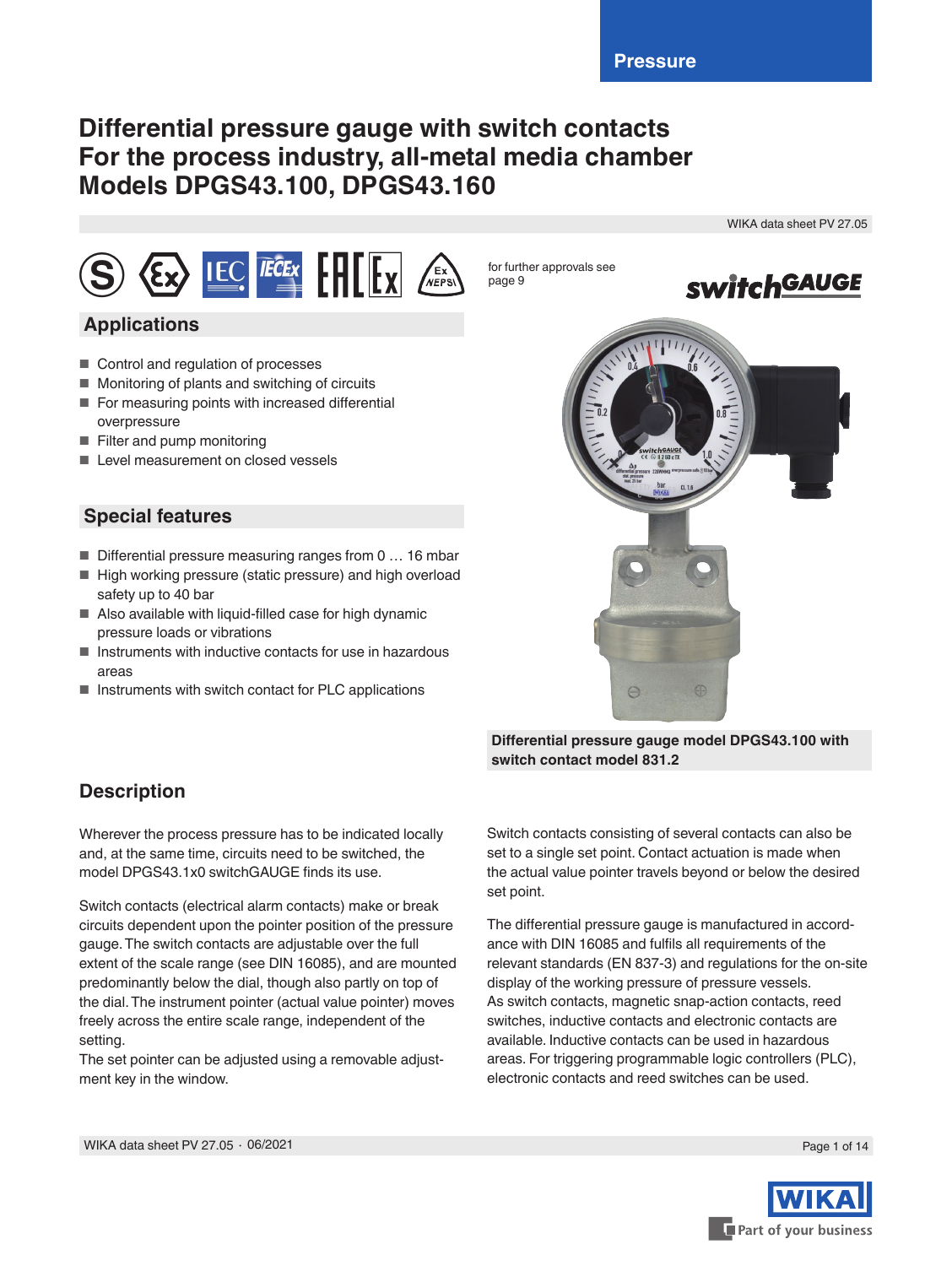# **Specifications**

### **Models DPGS43.100, DPGS43.160**

| <u>MUUCIS DI UUTU.TUU, DI UUTU.TUU</u>                             |                                                                                                                                                                                                  |
|--------------------------------------------------------------------|--------------------------------------------------------------------------------------------------------------------------------------------------------------------------------------------------|
| <b>Version</b>                                                     | Process connections lower mount or lateral (option), highly corrosion-resistant solid metal design,<br>measuring cell protected against unauthorised access.<br>Overload resistance per EN 837-3 |
| Nominal size in mm                                                 | $\blacksquare$ 100<br>$\blacksquare$ 160                                                                                                                                                         |
| <b>Accuracy class</b>                                              | 1.6                                                                                                                                                                                              |
|                                                                    | Option:<br>1.0 on request                                                                                                                                                                        |
| <b>Scale ranges</b>                                                | 0  16 mbar to 0  250 mbar<br>0  400 mbar to 0  40 bar<br>other units (e.g. psi, kPa) available<br>or all other equivalent vacuum or combined pressure and vacuum ranges                          |
| <b>Scale</b>                                                       | Single scale<br>Option:<br>Dual scale<br>Scale layout (e.g. linear pressure or square root incrementation)                                                                                       |
| Zero point setting                                                 | Without<br>Option:<br>Zero point adjustment appliance                                                                                                                                            |
| <b>Pressure limitation</b>                                         |                                                                                                                                                                                                  |
| Steady                                                             | Full scale value                                                                                                                                                                                 |
| Fluctuating                                                        | 0.9 x full scale value<br>Observe the recommendations for the use of mechanical pressure measuring systems in accord-<br>ance with EN 837-2                                                      |
| Overpressure safety and max.<br>working pressure (static pressure) | see table on page 3                                                                                                                                                                              |
| <b>Connection location</b>                                         | Lower mount (radial)<br>Option:<br>lateral (right, left, front or back)                                                                                                                          |
| <b>Process connection</b>                                          | $\Box$ G ¼ B female<br>$\Box$ G 1/2 B male<br>$\blacksquare$ 1/2 NPT male<br>Other process connections via female or male threads on request                                                     |
| <b>Restrictor</b>                                                  | Without<br>Option:<br>Restrictor in the pressure port                                                                                                                                            |
| Permissible temperature <sup>1)</sup>                              |                                                                                                                                                                                                  |
| Medium                                                             | $-20+100$ °C<br>Option:<br>Medium temperature > 100 °C on request                                                                                                                                |
| Ambient                                                            | -20  +60 °C (with window from polycarbonate max. 80 °C)                                                                                                                                          |
| <b>Temperature effect</b>                                          | When the temperature of the measuring system deviates from the reference<br>temperature (+20 $^{\circ}$ C): max. ±0.5 %/10 K of full scale value                                                 |
| Case                                                               | ■ Version S1 per EN 837: With blow-out device in case back<br>■ Safety version S3 per EN 837: With solid baffle wall (Solidfront) and blow-out back                                              |
| <b>Case filling</b>                                                | <b>Without</b><br>Option:<br>With case filling                                                                                                                                                   |
| Venting of the media chamber                                       | With scale ranges $\leq 0.25$ bar<br>Option:<br>With scale ranges $\geq 0.4$ bar                                                                                                                 |

1) For hazardous areas, the permissible temperature of the contact model 831 will exclusively apply (see page 5). These must not be exceeded at the instrument either (for details see oper-<br>ating instructions). If necessary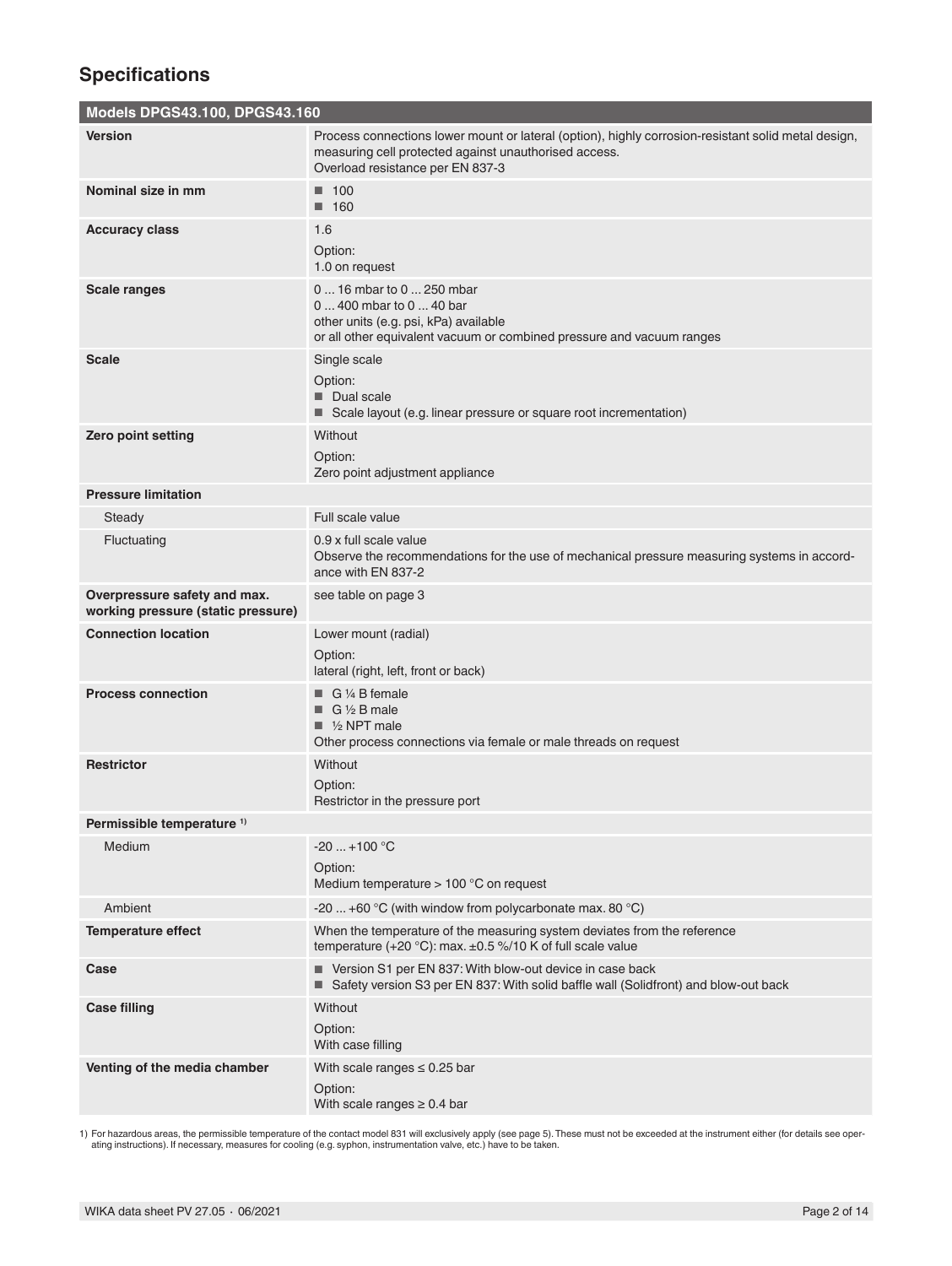| <b>Models DPGS43.100, DPGS43.160</b>     |                                                                                                                                                                                                                                |
|------------------------------------------|--------------------------------------------------------------------------------------------------------------------------------------------------------------------------------------------------------------------------------|
| <b>Wetted materials</b>                  |                                                                                                                                                                                                                                |
| Media chamber with process<br>connection | Stainless steel 316Ti (1.4571)<br>Lower mount<br>$2 \times G$ ¼ female                                                                                                                                                         |
| Pressure elements                        | $\leq$ 0.25 bar: Stainless steel 316L<br>> 0.25 bar: NiCr alloy (Inconel)                                                                                                                                                      |
| Venting of the media chamber             | Stainless steel 316Ti (1.4571) for scale ranges $\leq 0.25$ bar<br>Option:<br>with scale ranges $\geq 0.4$ bar                                                                                                                 |
| <b>Bellows</b>                           | Stainless steel 316Ti (1.4571)                                                                                                                                                                                                 |
| <b>Non-wetted materials</b>              |                                                                                                                                                                                                                                |
| Movement                                 | <b>Brass</b>                                                                                                                                                                                                                   |
| Dial                                     | Aluminium, white, black lettering                                                                                                                                                                                              |
| Pointer                                  | Aluminium, black                                                                                                                                                                                                               |
| Case                                     | Stainless steel, with blow-out device                                                                                                                                                                                          |
| Window                                   | Laminated safety glass                                                                                                                                                                                                         |
| Ring                                     | Bayonet ring, stainless steel                                                                                                                                                                                                  |
| Ingress protection<br>per IEC/EN 60529   | $IP54^{1}$<br>Option:<br>IP65 with liquid filling                                                                                                                                                                              |
| Installation                             | according to affixed symbols: $\oplus$ high pressure, $\ominus$ low pressure                                                                                                                                                   |
| <b>Mounting</b>                          | <b>Rigid measuring lines</b><br>Mounting holes in measuring flange<br>Option:<br>Panel mounting flange<br>Instrument mounting bracket for wall or pipe mounting                                                                |
| <b>Electrical connection</b>             | Cable socket PA 6, black<br>Per VDE 0110 insulation group C/250 V<br>Cable gland M20 x 1.5<br>Strain relief<br>6 screw terminals + PE for conductor cross-section 2.5 $mm2$<br>For dimensions see page 10<br>others on request |

1) Ingress protection IP54 with safety version and lower back mount.

### **Overload safety and max. working pressure**

| <b>Scale ranges</b>  | Overload safety in bar<br>either side max. |               | Max. working pressure in bar<br>(static pressure) |               |
|----------------------|--------------------------------------------|---------------|---------------------------------------------------|---------------|
|                      | <b>Standard</b>                            | <b>Option</b> | <b>Standard</b>                                   | <b>Option</b> |
| $016$ to $040$ mbar  | 2.5                                        |               | 2.5                                               | $6^{2}$       |
| $060$ to $0250$ mbar | 2.5                                        | 6             | 6                                                 | 10            |
| $0400$ mbar          | $\overline{4}$                             | 40            | 25                                                | 40            |
| $00.6$ bar           | 6                                          | 40            | 25                                                | 40            |
| $01$ bar             | 10                                         | 40            | 25                                                | 40            |
| $01.6$ bar           | 16                                         | 40            | 25                                                | 40            |
| $02.5$ to $025$ bar  | 25                                         | 40            | 25                                                | 40            |

2) Accuracy class 2.5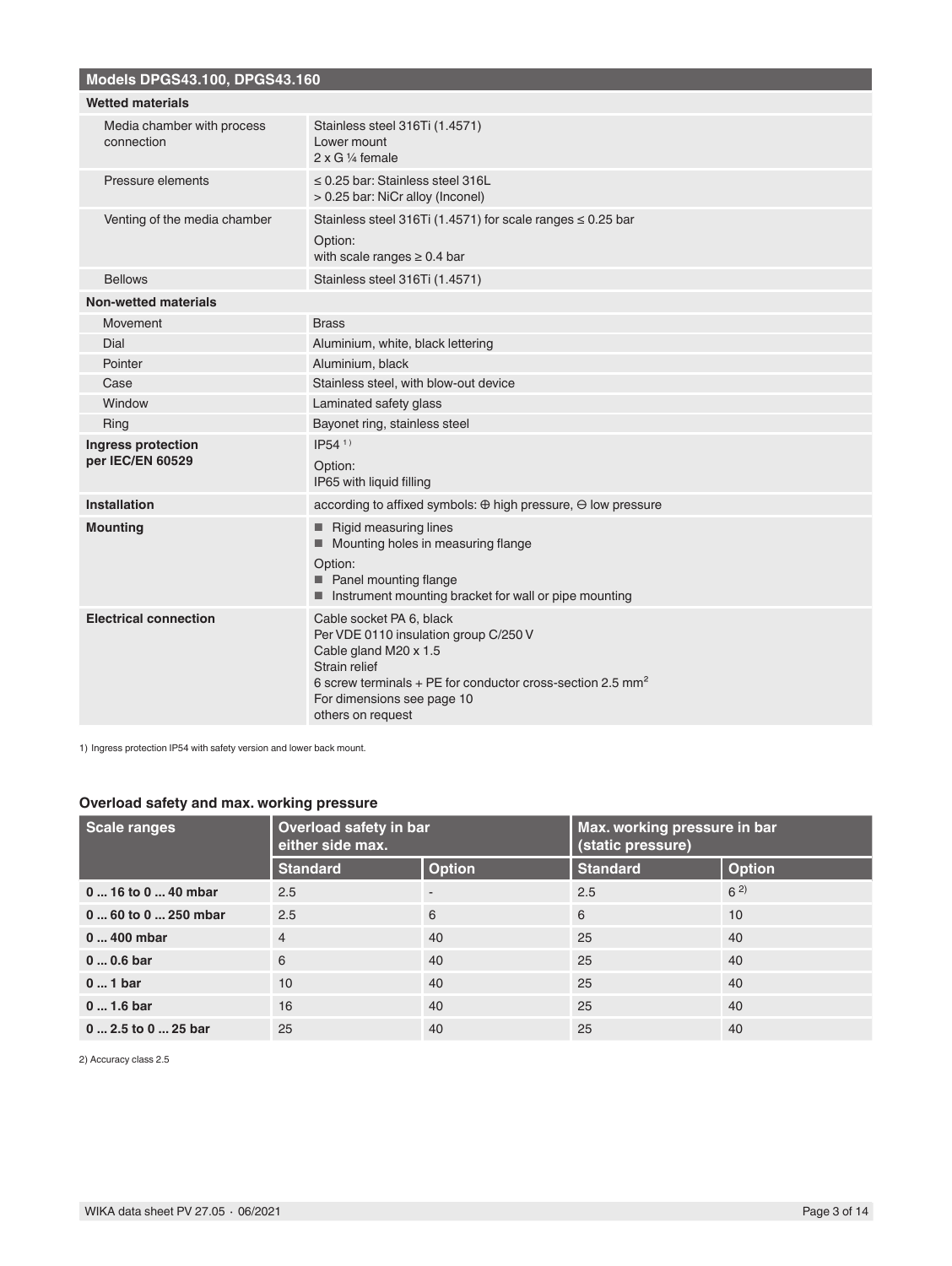# **Switch contacts**

#### **Magnetic snap-action contact model 821**

- No control unit and no supply voltage required
- Direct switching up to 250 V, 1 A
- Up to 4 switch contacts per measuring instrument

#### **Inductive contact model 831**

- Suitable for use in hazardous areas with corresponding control unit (model 904.xx)
- Long service life due to non-contact sensor
- Low influence on the indication accuracy
- Fail-safe switching at high switching frequency
- Insensitive to corrosion
- Also available in safety version
- Up to 3 switch contacts per measuring instrument

#### **Electronic contact model 830 E**

- For direct triggering of a programmable logic controller (PLC)
- 2-wire system (option: 3-wire system)
- Long service life due to non-contact sensor
- Low influence on the indication accuracy
- Fail-safe switching at high switching frequency
- Insensitive to corrosion
- Up to 3 switch contacts per measuring instrument

### **Other versions**

- Contact model 821 with separate circuits
- Contact model 821 as change-over contact (break or make simultaneously at the set point)
- Contact model 821 with cable break monitoring (parallel resistance 47 kΩ and 100 kΩ)
- Contact materials for contact model 821: Platinum-iridium alloy and gold-silver alloy
- Contacts fixed, without contact adjustment lock
- Contact adjustment lock leaded
- Contact adjustment key fixed
- Connector (instead of cable socket)

### **Reed switch model 851**

- No control unit and no supply voltage required
- Direct switching up to 250 V, 1 A
- For direct triggering of a programmable logic controller (PLC)
- Free from wear as without contact
- NS 100: Up to two change-over contacts per measuring instrument;

NS 160: Up to one change-over contact per measuring instrument (switching voltages AC < 50 V and DC < 75 V, switch contact not adjustable from outside)

#### **Switching function**

The switching function of the switch is indicated by index 1, 2 or 3

|            | Model 8xx.1: Normally open (clockwise pointer motion)                                                                  |
|------------|------------------------------------------------------------------------------------------------------------------------|
|            | Model 8xx.2: Normally closed (clockwise pointer motion)                                                                |
| and 851.3: | Models 821.3 Change-over; one contact breaks and one<br>contact makes simultaneously when pointer<br>reaches set point |
|            | For further information on switch contacts, see data sheet                                                             |

For further information on switch contacts, see data sheet AC 08.01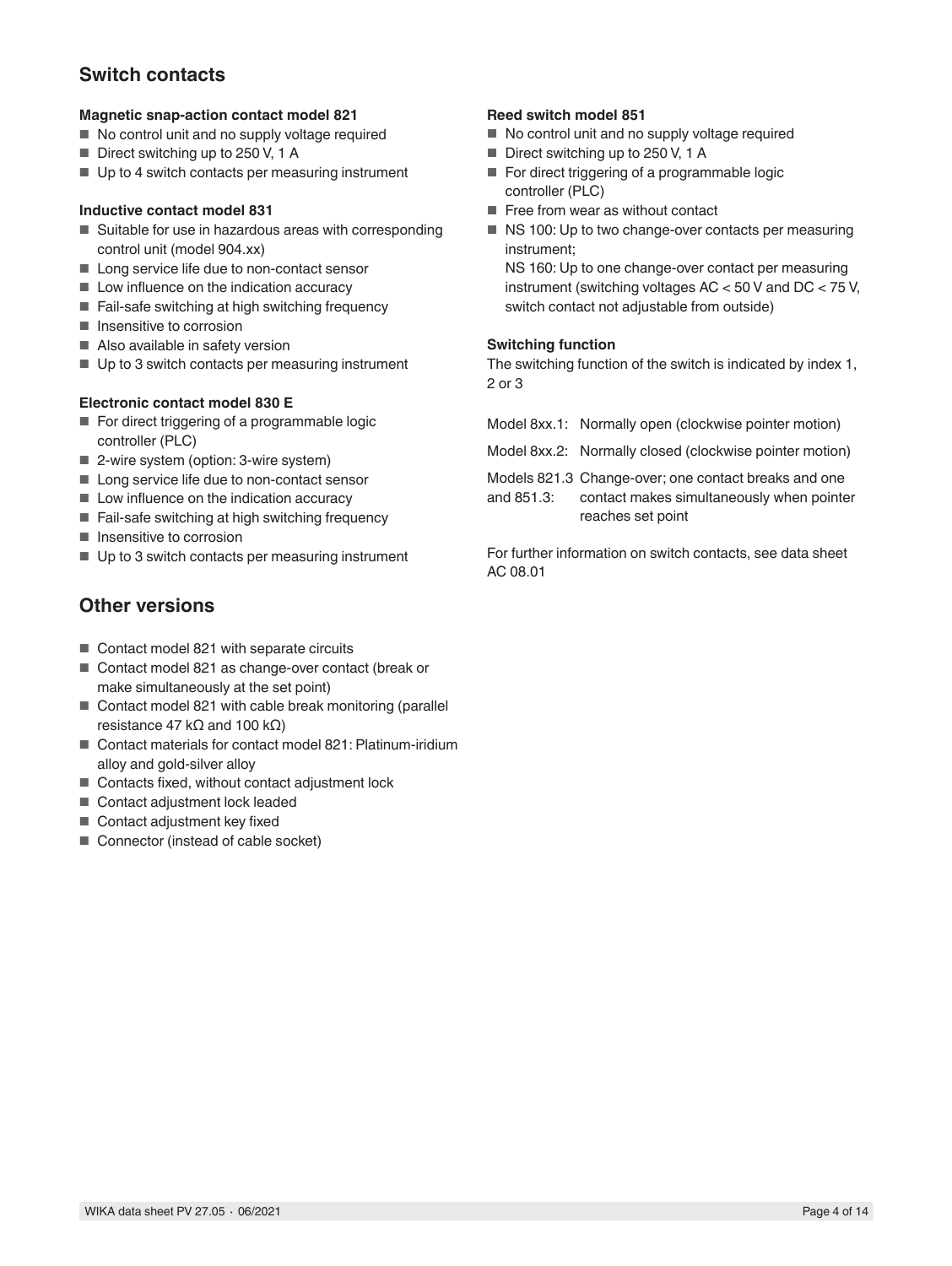## **Specifications for instruments with magnetic snap-action contact model 821**

| Measuring span | <b>Nominal size</b> | Max. number of contacts | <b>Switching current range I</b> | Switch version <sup>1)</sup> |
|----------------|---------------------|-------------------------|----------------------------------|------------------------------|
| $\leq 1.0$ bar | 100, 160            |                         | 0.020.3A                         |                              |
| $>1.0$ bar     | 100, 160            |                         | 0.020.6A                         | S                            |
| $\leq 1.6$ bar | 100, 160            | $\overline{2}$          | 0.020.3A                         |                              |
| $> 1.6$ bar    | 100, 160            | 2                       | 0.020.6A                         | S                            |
| $\leq 4.0$ bar | 100                 | $\overline{4}$          | 0.020.3A                         |                              |
| $> 4.0$ bar    | 100                 | $\overline{4}$          | 0.020.6A                         | S                            |
| $\leq$ 2.5 bar | 160                 | $\overline{4}$          | 0.020.3A                         |                              |
| $> 2.5$ bar    | 160                 | $\overline{4}$          | 0.020.6A                         | S                            |

1) Design of the contact coil: Version "L" = light-weight, version "S" = heavy

The recommended setting range of the contacts is 25 ... 75 % of the scale (0 ... 100 % on request). Contact material (standard): Silver-nickel, gold-plated

#### **Setting the contacts**

The recommended minimum clearance between 2 contacts is 20 % of the measuring span. The switch hysteresis is 2 ... 5 % (typical).

| <b>Characteristics</b>                                                                          | <b>Unfilled instruments</b>                  |                                              | <b>Filled instruments</b>                    |                                              |
|-------------------------------------------------------------------------------------------------|----------------------------------------------|----------------------------------------------|----------------------------------------------|----------------------------------------------|
|                                                                                                 | <b>Resistive load</b>                        |                                              | <b>Resistive load</b>                        |                                              |
|                                                                                                 | Switch version "S"                           | Switch version "L"                           | Switch version "S",                          | Switch version "L"                           |
| Rated operating voltage U <sub>st</sub>                                                         | $\leq$ 250 V                                 |                                              | $\leq$ 250 V                                 |                                              |
| <b>Rated operating current</b><br>Switch-on current<br>Switch-off current<br>Continuous current | $\leq 1.0$ A<br>$\leq 1.0$ A<br>$\leq$ 0.6 A | $\leq$ 0.5 A<br>$\leq$ 0.5 A<br>$\leq$ 0.3 A | $\leq 1.0$ A<br>$\leq 1.0$ A<br>$\leq$ 0.6 A | $\leq$ 0.5 A<br>$\leq$ 0.5 A<br>$\leq$ 0.3 A |
| <b>Switching power</b>                                                                          | $\leq$ 30 W / $\leq$ 50 VA                   |                                              | $\leq$ 20 W / $\leq$ 20 VA                   |                                              |

#### **Recommended contact load with resistive and inductive loads**

| <b>Operating voltage</b> | <b>Unfilled instruments</b> |                             | <b>Filled instruments</b> |                          |                             |                       |
|--------------------------|-----------------------------|-----------------------------|---------------------------|--------------------------|-----------------------------|-----------------------|
|                          | <b>Resistive load</b>       |                             | <b>Inductive load</b>     | <b>Resistive load</b>    |                             | <b>Inductive load</b> |
|                          | <b>Direct</b><br>current    | Alter-<br>nating<br>current | $cos \phi > 0.7$          | <b>Direct</b><br>current | Alter-<br>nating<br>current | $cos \phi > 0.7$      |
| DC 220 V / AC 230 V      | 100 mA                      | $120 \text{ mA}$            | 65 mA                     | 65 mA                    | 90 mA                       | 40 mA                 |
| DC 110 V / AC 110 V      | 200 mA                      | 240 mA                      | 130 mA                    | 130 mA                   | 180 mA                      | 85 mA                 |
| DC 48 V / AC 48 V        | 300 mA                      | 450 mA                      | 200 mA                    | 190 mA                   | 330 mA                      | 130 mA                |
| DC 24 V / AC 24 V        | 400 mA                      | 600 mA                      | 250 mA                    | 250 mA                   | 450 mA                      | 150 mA                |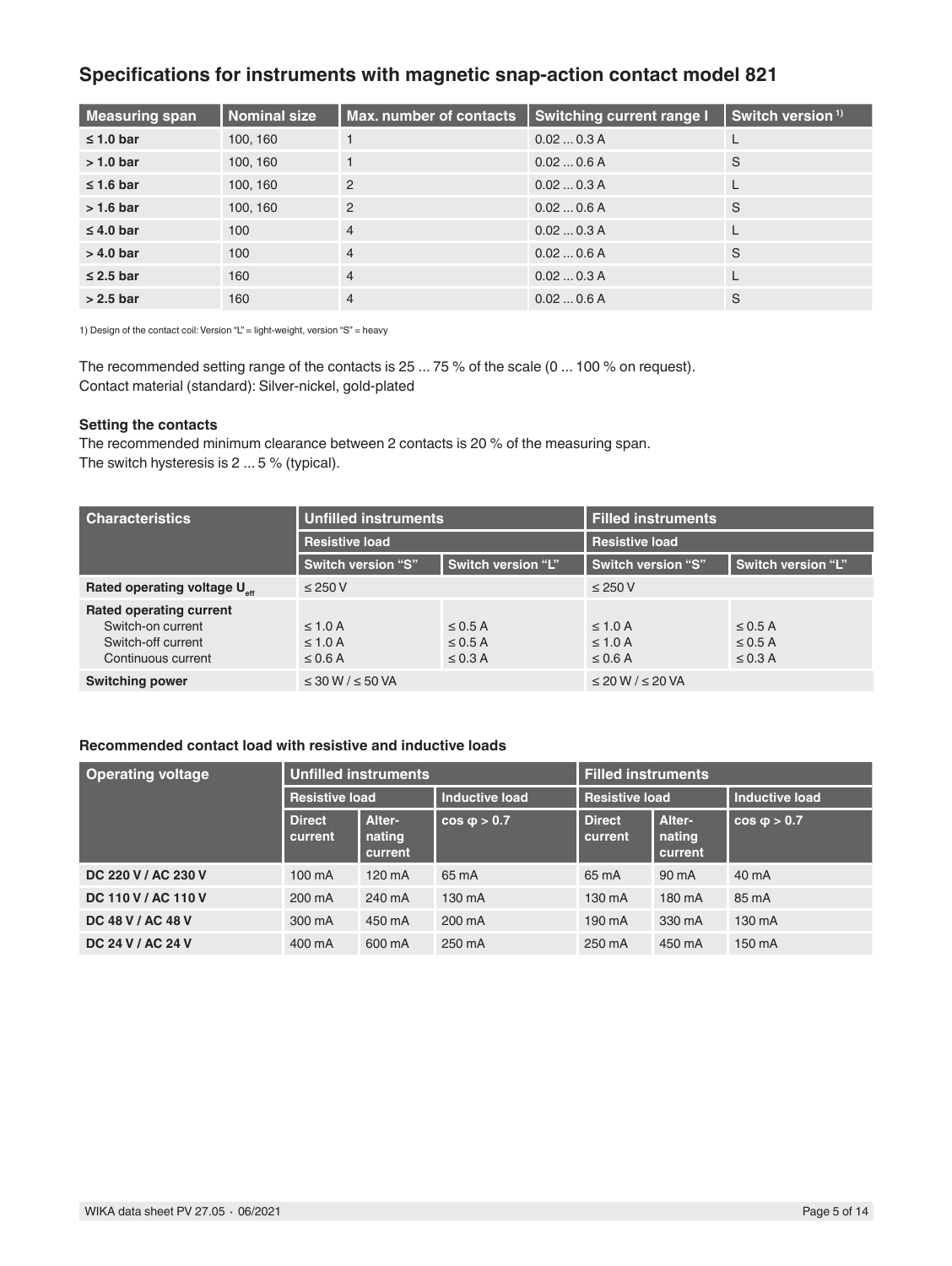### **Specifications for instruments with inductive contact model 831**

| <b>Measuring span</b> | <b>Nominal size</b> | <b>Case version</b> | <b>Max. number of contacts</b> |
|-----------------------|---------------------|---------------------|--------------------------------|
| 0.6 <sub>bar</sub>    | 100, 160            | S <sub>1</sub>      |                                |
| 0.6 <sub>bar</sub>    | 160                 | S <sub>3</sub>      |                                |
| 1.0 <sub>bar</sub>    | 100, 160            | S <sub>1</sub>      | 2                              |
| 1.0 <sub>bar</sub>    | 100                 | S <sub>3</sub>      |                                |
| 1.0 <sub>bar</sub>    | 160                 | S <sub>3</sub>      | $\mathcal{P}$                  |
| $\geq 1.6$ bar        | 100, 160            | S1, S3              | 3                              |

Legend:

S1 = Standard version, with blow-out device (per EN 837)

S3 = Safety version, Solidfront (per EN 837)

The recommended setting range of the contacts is 10 ... 90 % of the scale (0 ... 100 % on request).

#### **Setting of contacts to identical set point**

Up to 2 contacts can be set to an identical set point. For a version with 3 contacts this is not possible. The left (no. 1) or right (no. 3) contact may not be set to the same set point as the other 2 contacts. The required displacement is approx. 30°, optionally to the right or to the left.

#### **Available contact versions**

- 831-N
- 831-SN, safety version<sup>1)</sup>
- 831-S1N, safety version<sup>1)</sup>, inverted signal

1) only operate with a corresponding isolating amplifier (model 904.3x)

#### **Permissible temperature ranges**

| T6                     | T5  T1                 | $\blacksquare$ T135 $^\circ$ C |
|------------------------|------------------------|--------------------------------|
| $-20+60$ °C $^{\circ}$ | $-20+70$ °C $^{\circ}$ | $-20+70$ °C $^\circ$           |

For further information on hazardous areas, see operating instructions.

#### **Associated isolating amplifiers and control units**

| <b>Model</b>              | <b>Version</b>    | <b>Ex version</b>      |
|---------------------------|-------------------|------------------------|
| 904.28 KFA6 - SR2 - Ex1.W | 1 contact         | yes                    |
| 904.29 KFA6 - SR2 - Ex2.W | 2 contacts        | yes                    |
| 904.30 KHA6 - SH - Ex1    | 1 contact         | yes - safety equipment |
| 904.33 KFD2 - SH - Ex1    | 1 contact         | yes - safety equipment |
| 904.25 MSR 010-I          | 1 contact         | no                     |
| 904.26 MSR 020-I          | 2 contacts        | no                     |
| 904.27 MSR 011-I          | Two-point control | no                     |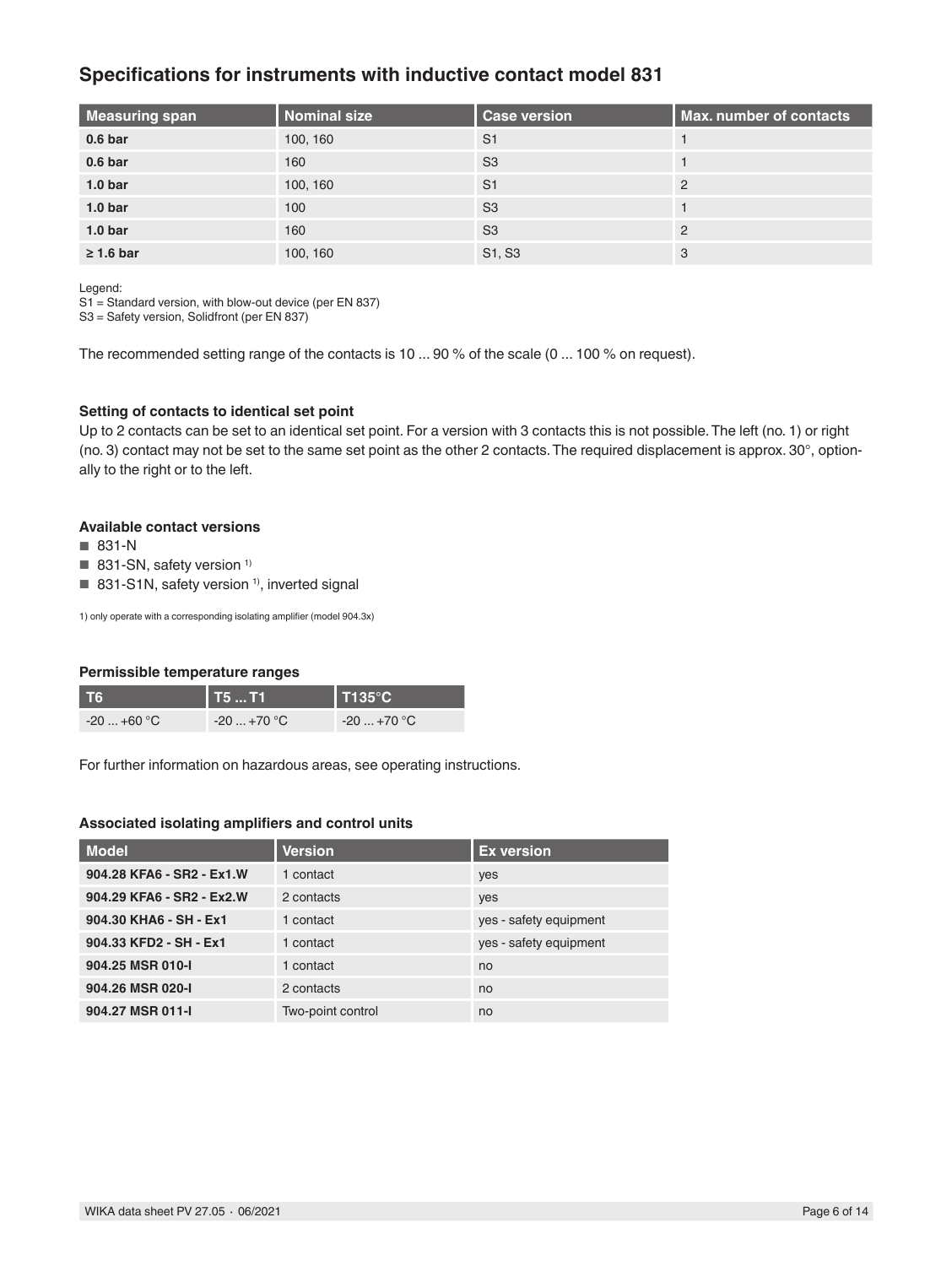### **Specifications for instruments with electronic contact model 830 E**

| <b>Measuring span</b> | Nominal size | <b>Case version</b> | <b>Max. number of contacts</b> |
|-----------------------|--------------|---------------------|--------------------------------|
| 0.6 <sub>bar</sub>    | 100, 160     | S <sub>1</sub>      |                                |
| 0.6 <sub>bar</sub>    | 160          | S <sub>3</sub>      |                                |
| 1.0 <sub>bar</sub>    | 100, 160     | S <sub>1</sub>      | 2                              |
| 1.0 <sub>bar</sub>    | 100          | S <sub>3</sub>      |                                |
| 1.0 <sub>bar</sub>    | 160          | S <sub>3</sub>      | $\mathcal{P}$                  |
| $\geq 1.6$ bar        | 100, 160     | S1, S3              | C                              |

Legend:

S1 = Standard version, with blow-out device (per EN 837)

S3 = Safety version, Solidfront (per EN 837)

The recommended setting range of the contacts is 10 ... 90 % of the scale (0 ... 100 % on request).

#### **Setting of contacts to identical set point**

Up to 2 contacts can be set to an identical set point. For a version with 3 contacts this is not possible. The left (no. 1) or right (no. 3) contact may not be set to the same set point as the other 2 contacts. The required displacement is approx. 30°, optionally to the right or to the left.

| <b>Characteristics</b>                |                                                                                          |
|---------------------------------------|------------------------------------------------------------------------------------------|
| <b>Contact version</b>                | Normally open, normally closed                                                           |
| Type of output                        | <b>PNP</b> transistor                                                                    |
| <b>Operating voltage</b>              | DC 10  30 V                                                                              |
| <b>Residual ripple</b>                | max. 10 %                                                                                |
| No-load current                       | $\leq 10$ mA                                                                             |
| <b>Switching current</b>              | $\leq 100$ mA                                                                            |
| <b>Residual current</b>               | $\leq 100 \mu A$                                                                         |
| Voltage drop (with $I_{\text{max}}$ ) | $\leq 0.7 V$                                                                             |
| Reverse polarity protection           | Conditional $U_{\rm B}$ (the switched output 3 or 4 must never be set directly to minus) |
| <b>Anti-inductive protection</b>      | 1 kV, 0.1 ms, 1 k $\Omega$                                                               |
| <b>Oscillator frequency</b>           | approx. 1,000 kHz                                                                        |
| <b>EMC</b>                            | per EN 60947-5-2                                                                         |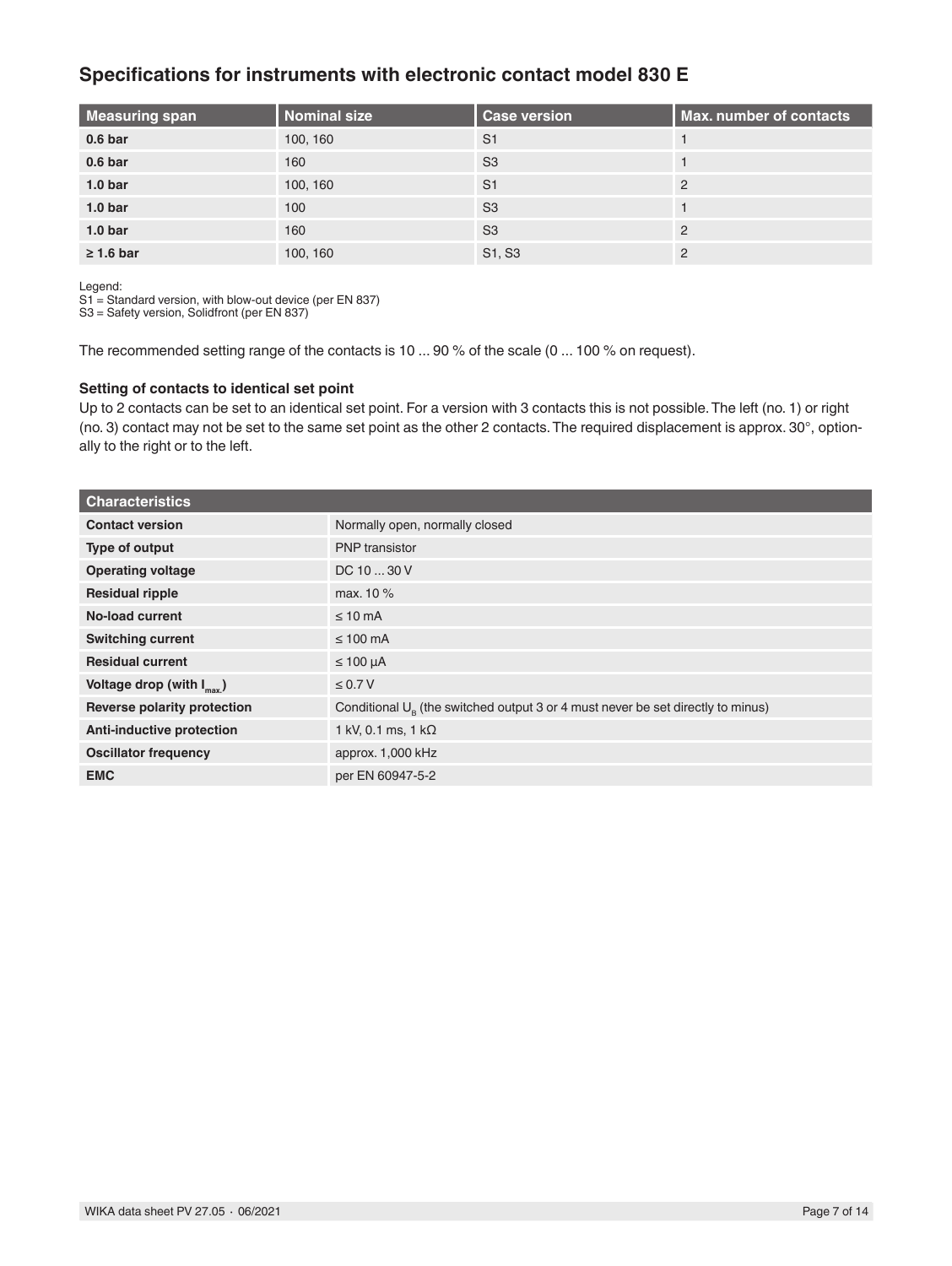## **Specifications for instruments with reed switch model 851**

| Measuring span | <b>Nominal size</b> | <b>I Max. number of contacts</b> |
|----------------|---------------------|----------------------------------|
| $\geq$ 16 mbar | 100, 160            |                                  |

Switching power  $P_{max}$  60 W / 60 VA Switching current 1 A

| <b>Characteristics</b>               |                     |
|--------------------------------------|---------------------|
| <b>Contact version</b>               | Change-over contact |
| Type of contact                      | <b>Bistable</b>     |
| Max. switching voltage               | <b>AC/DC 250 V</b>  |
| Min. switching voltage               | Not required        |
| <b>Switching current</b>             | AC/DC 1 A           |
| Min. switching current               | Not required        |
| <b>Transport current</b>             | AC/DC 2 A           |
| $cos \phi$                           | 1                   |
| <b>Switching power</b>               | 60 W/ VA            |
| Contact resistance (static)          | 100 $m\Omega$       |
| <b>Insulation resistance</b>         | $10^9$ $\Omega$     |
| <b>Breakdown voltage</b>             | DC 1,000 V          |
| Switching time incl. contact chatter | $4.5 \text{ ms}$    |
| <b>Contact material</b>              | <b>Rhodium</b>      |
| <b>Switch hysteresis</b>             | 35%                 |

■ The limit values presented here must not be exceeded.

- When using two contacts, these cannot be set to the same point. Depending on the switching function, a minimum clearance of 15 ... 30° is required.
- The setting range of the contacts is 10 ... 90 % of the scale.
- The switching function can be set in manufacturing such that the reed contact will actuate exactly at the required switch point. For this, we need the switching direction to be specified on order.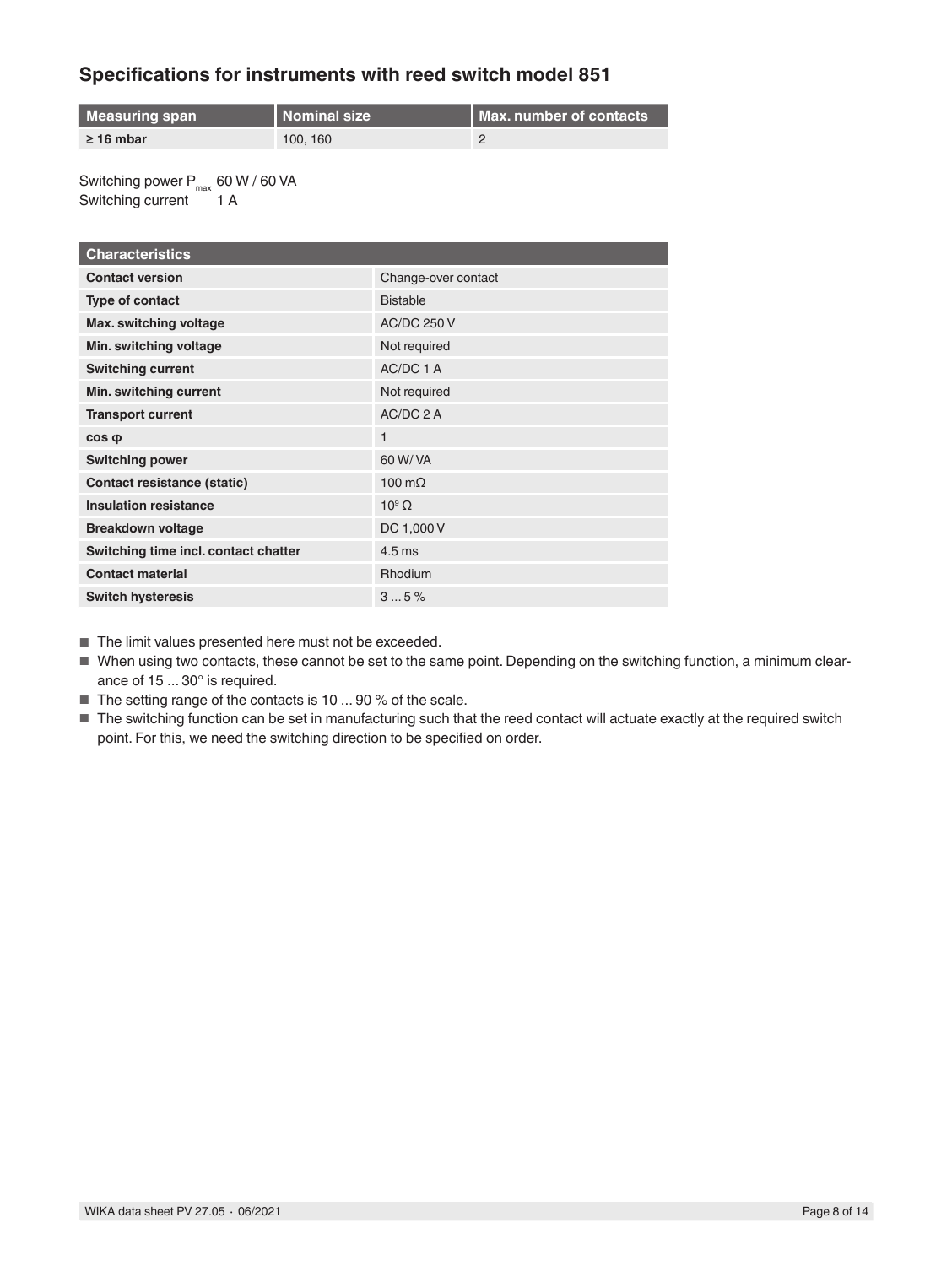# **Approvals**

| Logo                                                                             | <b>Description</b>                                                                                                                                                                                                                                       | <b>Country</b>                 |
|----------------------------------------------------------------------------------|----------------------------------------------------------------------------------------------------------------------------------------------------------------------------------------------------------------------------------------------------------|--------------------------------|
| CE                                                                               | <b>EU declaration of conformity</b><br>■ EMC directive<br>Pressure equipment directive<br>$\blacksquare$ ATEX directive (option) <sup>1)</sup><br>Hazardous areas<br>- Exia Gas<br>[II 2G Ex ia IIC T6/T5/T4 Gb]<br>[II 2D Ex ia IIIB T135°C Db]<br>Dust | European Union                 |
| <b>IEC IECE</b> x                                                                | IECEx (option) <sup>1)</sup><br>Hazardous areas<br>- Ex ia<br>[Ex ia IIC T6/T5/T4 Gb]<br>Gas<br>[Ex ia IIIB T135°C Db]<br>Dust                                                                                                                           | International                  |
| Fff[x]                                                                           | <b>EAC</b> (option)<br>■ EMC directive<br>Pressure equipment directive<br>Low voltage directive<br>$H$ Hazardous areas <sup>1)</sup>                                                                                                                     | Eurasian Economic<br>Community |
| $\left( \bullet \right)$                                                         | <b>GOST</b> (option)<br>Metrology, measurement technology                                                                                                                                                                                                | Russia                         |
| ၆                                                                                | <b>KazInMetr (option)</b><br>Metrology, measurement technology                                                                                                                                                                                           | Kazakhstan                     |
|                                                                                  | <b>MTSCHS (option)</b><br>Permission for commissioning                                                                                                                                                                                                   | Kazakhstan                     |
| $\bigcirc$                                                                       | <b>BelGIM</b> (option)<br>Metrology, measurement technology                                                                                                                                                                                              | <b>Belarus</b>                 |
| $\boldsymbol{\Theta}$                                                            | <b>UkrSEPRO (option)</b><br>Metrology, measurement technology                                                                                                                                                                                            | Ukraine                        |
| $\bigcircled{\hspace{-0.3pt}\begin{array}{c}\hbox{\large$\epsilon$}\end{array}}$ | Ex Ukraine (option) $1$<br>Hazardous areas                                                                                                                                                                                                               | Ukraine                        |
| $\bullet$                                                                        | <b>Uzstandard (option)</b><br>Metrology, measurement technology                                                                                                                                                                                          | Uzbekistan                     |
| <b>EX</b>                                                                        | NEPSI (option) <sup>1)</sup><br>Hazardous areas                                                                                                                                                                                                          | China                          |
|                                                                                  | <b>CRN</b><br>Safety (e.g. electr. safety, overpressure, )                                                                                                                                                                                               | Canada                         |

1) Only for instruments with inductive contact model 831

# **Certificates (option)**

- 2.2 test report per EN 10204 (e.g. state-of-the-art manufacturing, indication accuracy)
- 3.1 inspection certificate per EN 10204 (e.g. indication accuracy)

Approvals and certificates, see website

### **Accessories**

- Instrument mounting bracket for wall or pipe mounting
- Panel mounting flange, polished stainless steel
- Instrument mounting bracket for wall or pipe mounting, lacquered steel or stainless steel
- Sealings (model 910.17, see data sheet AC 09.08)
- Valves (models IV3x/IV5x, see data sheet AC 09.23)
- Diaphragm seal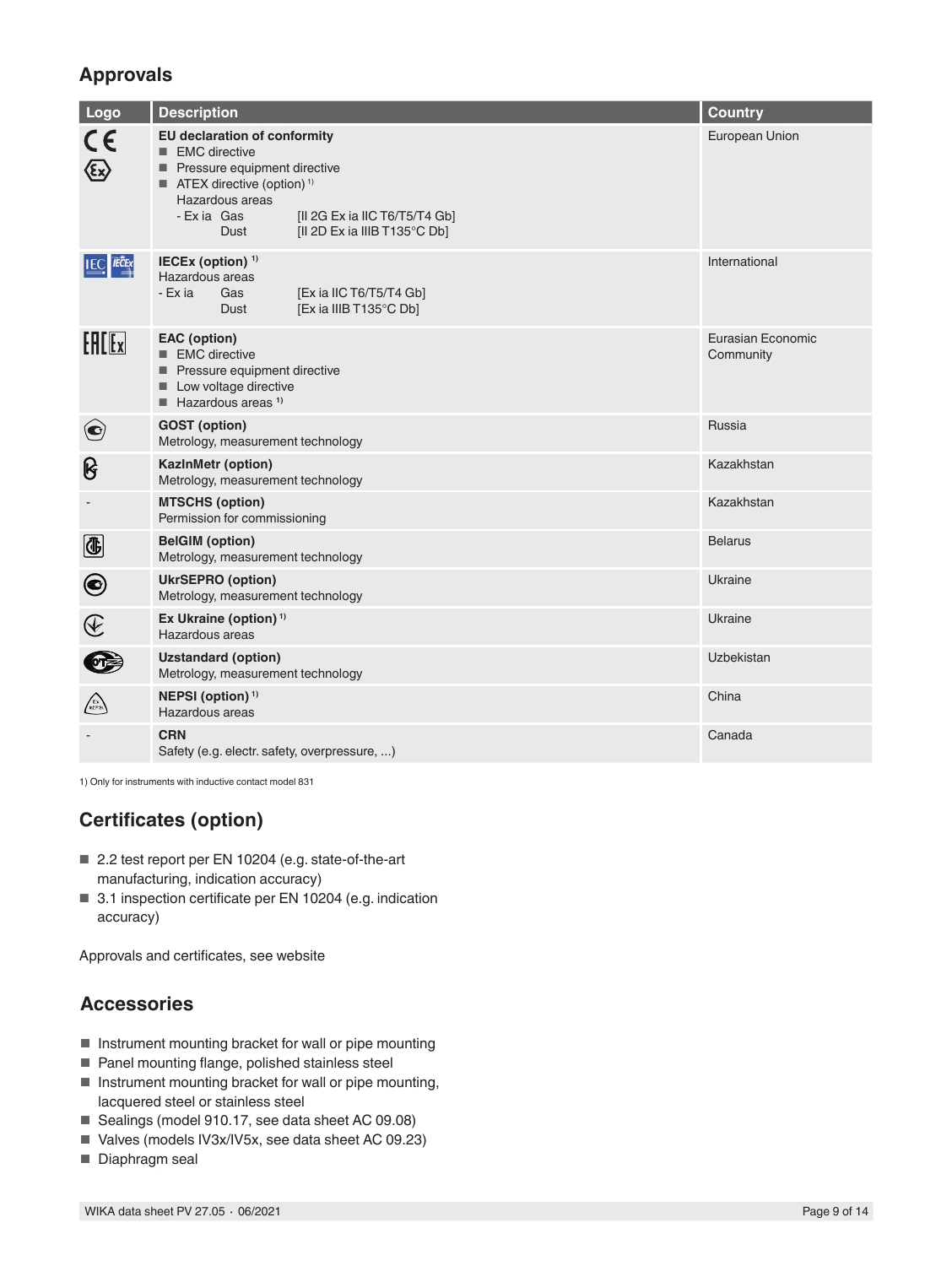## **Dimensions in mm**

### **Cable socket**

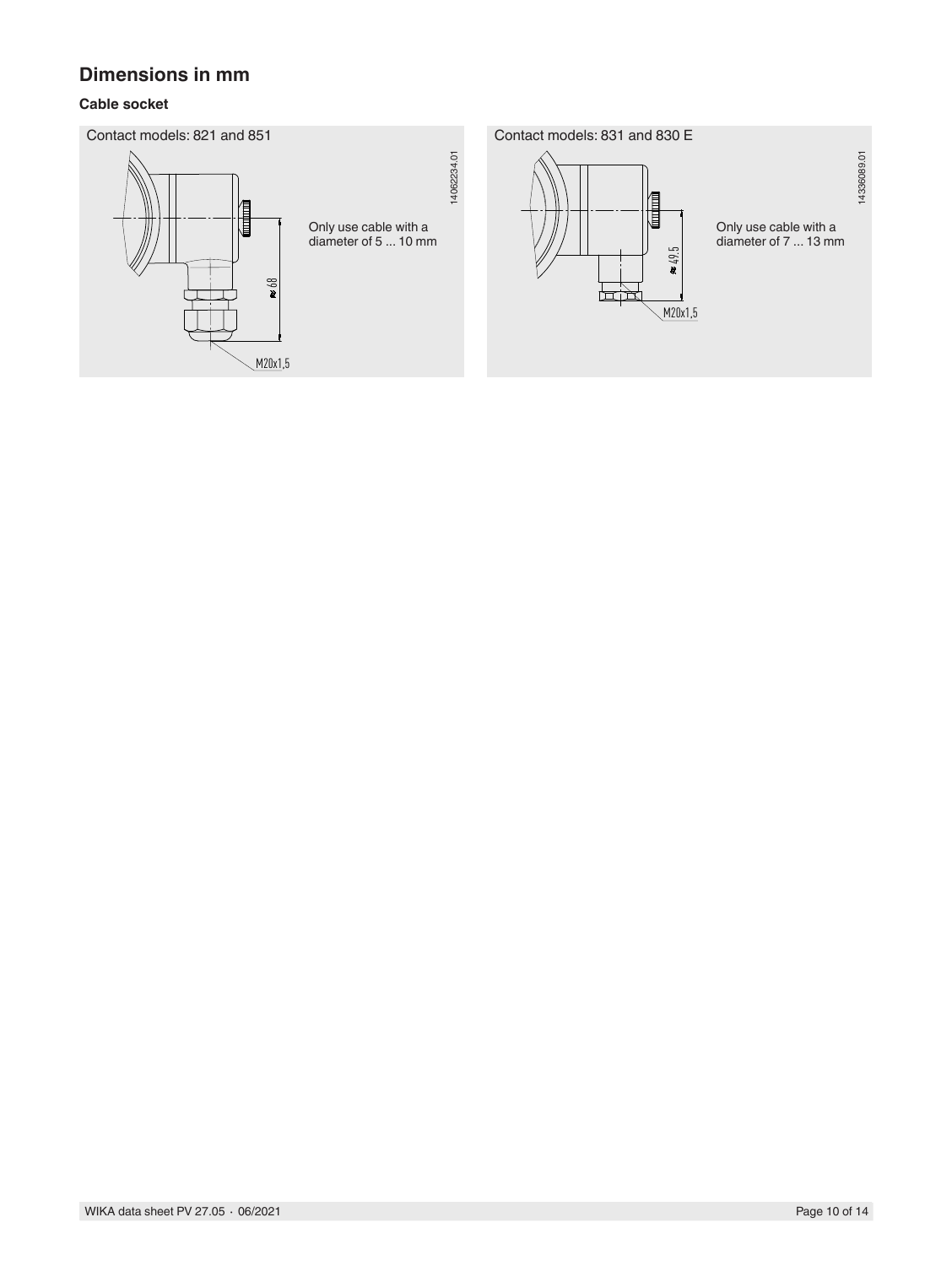## **Dimensions in mm**

### **switchGAUGE model DPGS43.100 with switch contact model 821, 831 or 830 E**



| <b>Type of contact</b>       | <b>Dimensions in mm</b> |    |
|------------------------------|-------------------------|----|
|                              | X                       | Y  |
| Single or double contact     | 88                      | 55 |
| Double (change-over) contact | 113                     | 80 |
| <b>Triple contact</b>        | 96                      | 63 |
| <b>Quadruple contact</b>     | 113                     | 80 |

| <b>Process</b> '  | Dimensions in mm |                |                |                |                |      |
|-------------------|------------------|----------------|----------------|----------------|----------------|------|
| connection        | h±1              | S <sub>2</sub> | S <sub>3</sub> | S <sub>4</sub> | S <sub>5</sub> | S6   |
| $G \ntriangle B$  | 203              | 6              | 20             | 3              |                | 17.5 |
| $\frac{1}{2}$ NPT | 201              | -              | 19             | -              | -              |      |

11583844.01

11583844.01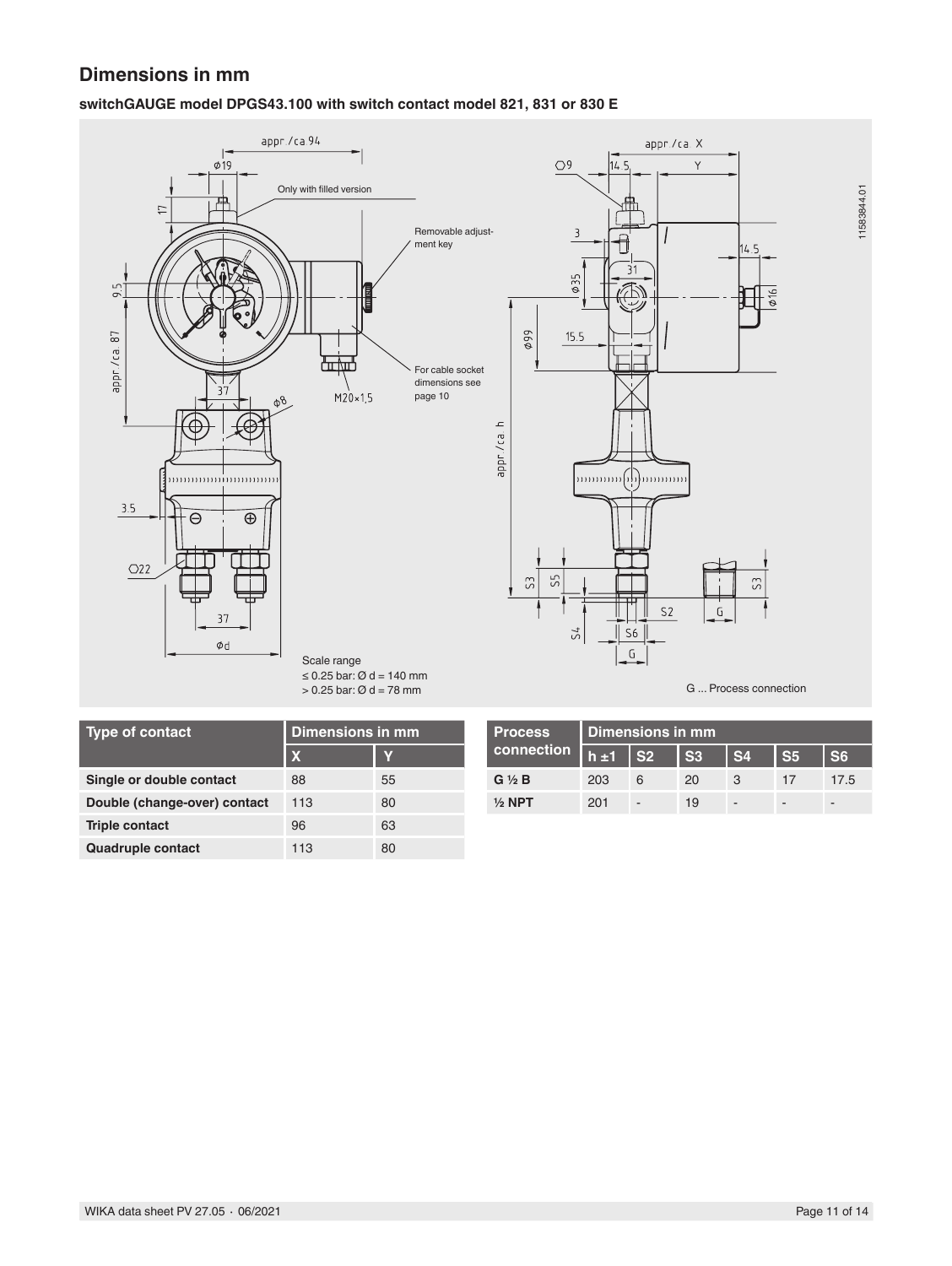

| <b>Type of contact</b>       | Dimensions in mm     | <b>Process</b>   | Dimensions in mm |                          |      |                          |                          |      |
|------------------------------|----------------------|------------------|------------------|--------------------------|------|--------------------------|--------------------------|------|
| connection<br>$\mathbf x$    | $\overline{h}$ ±1 S2 |                  | $\mathsf{S}3$    | l S4                     | l S5 | S <sub>6</sub>           |                          |      |
| Single or double contact     | 102                  | $G \ntriangle B$ | 233              | 6                        | 20   | -3                       |                          | 17.5 |
| Double (change-over) contact | 116                  | $1/2$ NPT        | 231              | $\overline{\phantom{a}}$ | 19   | $\overline{\phantom{0}}$ | $\overline{\phantom{a}}$ | -    |
| <b>Triple contact</b>        | 102                  |                  |                  |                          |      |                          |                          |      |
| <b>Quadruple contact</b>     | 116                  |                  |                  |                          |      |                          |                          |      |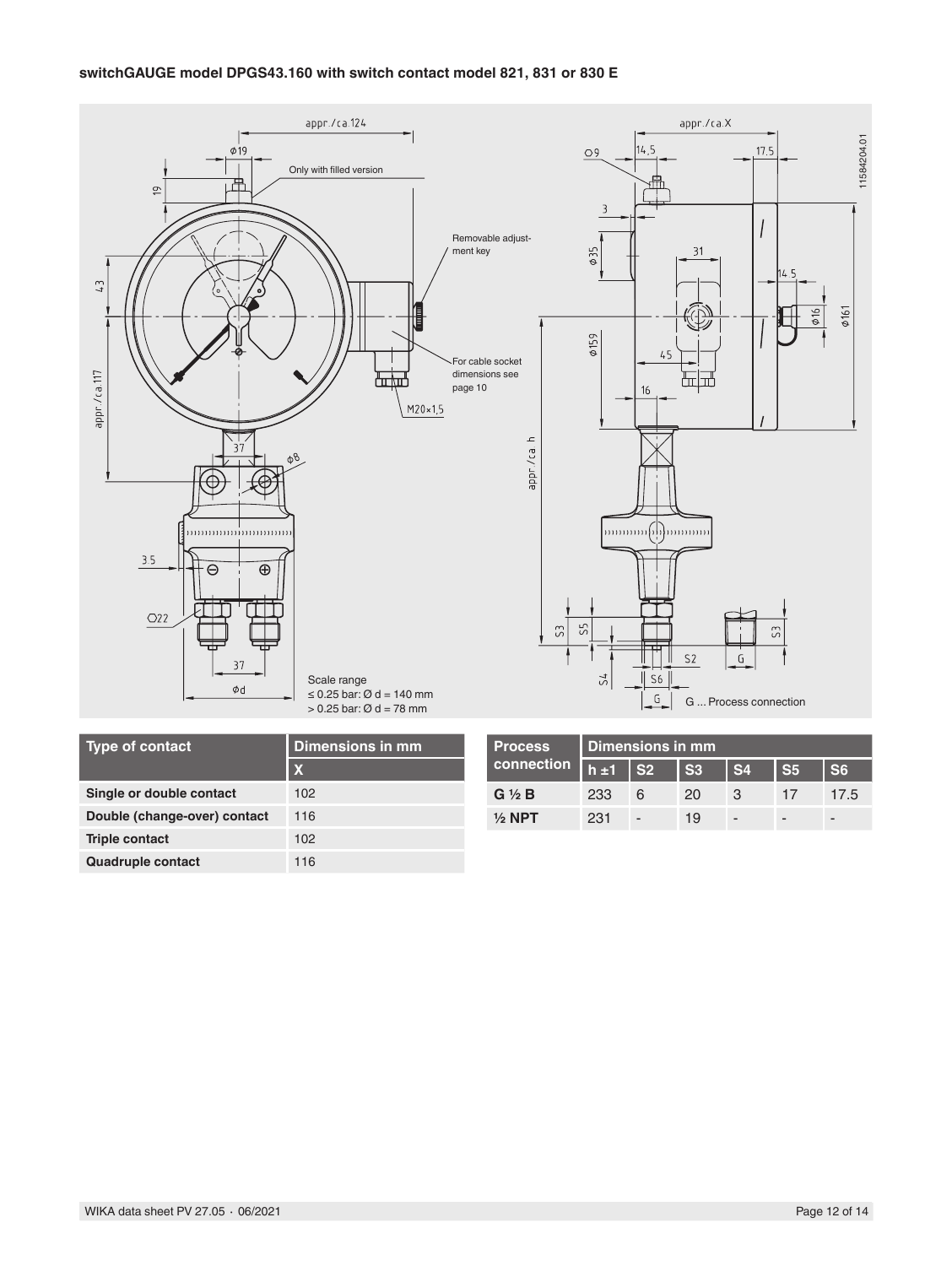

| <b>Scale range</b> | Dimensions in mm |             |       |  |
|--------------------|------------------|-------------|-------|--|
|                    | Ød               | $h_{\pm 1}$ | .H ±1 |  |
| $\leq$ 0.25 bar    | 140              | 161         | 90    |  |
| $> 0.25$ bar       | 78               | 171         | 87    |  |